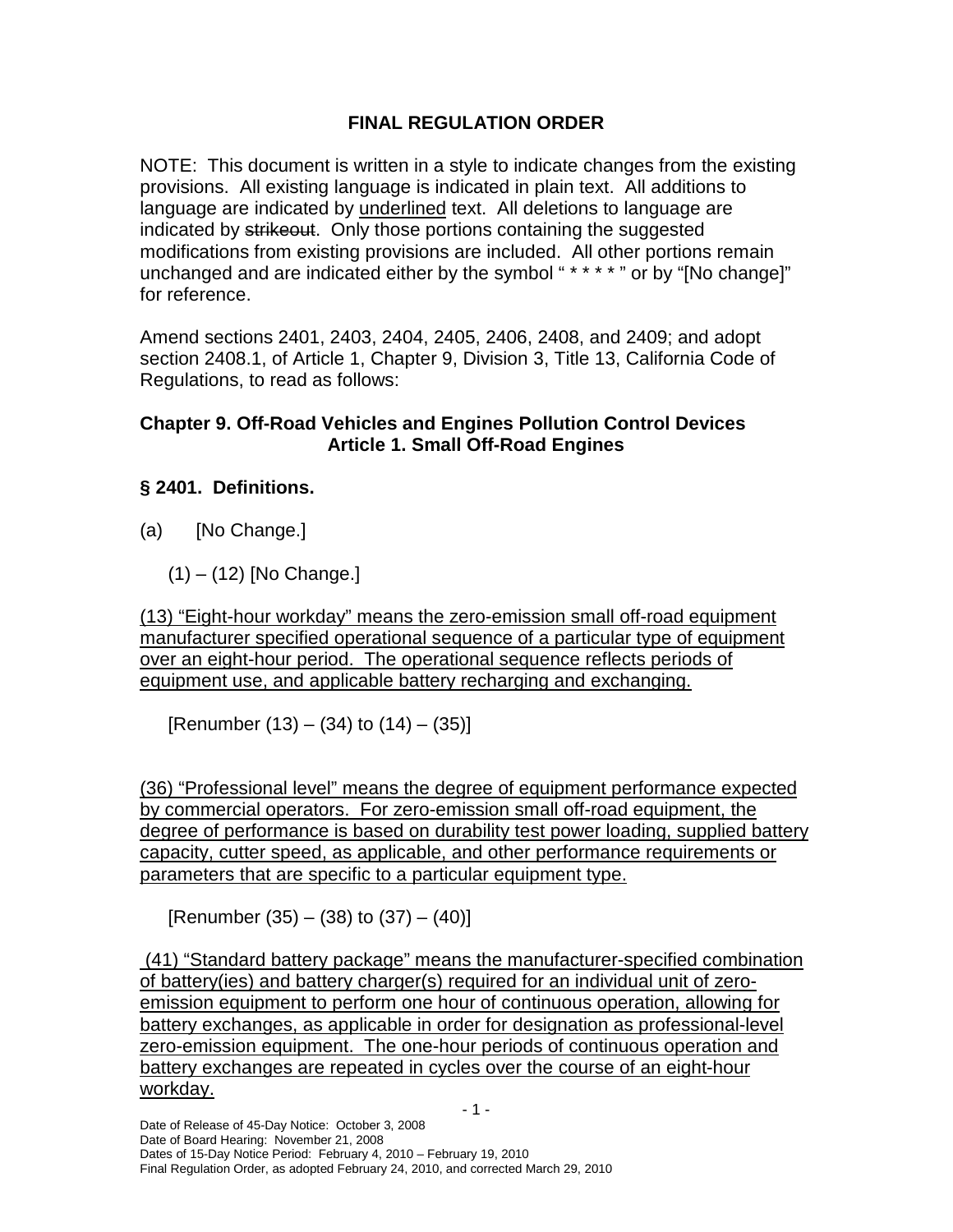[Renumber  $(39) - (47)$  to  $(42) - (50)$ ]

 (51) "Zero-emission equipment credits" means the amount of emission reductions generated by using zero-emission small off-road equipment in place of small spark-ignition off-road equipment. Zero-emission equipment credits are calculated pursuant § 2408.1 and approved by ARB. Electrically powered equipment that are powered exclusively through an electrical cord and require continuous external power generation for operation are not eligible for such credits.

<u>credits.</u><br>(52) "Zero-emission equipment engine family" means the engine family for zero- emission small off-road equipment based on characteristics of the equipment, its emissions, and its power source, which may be an electric motor, and its energy storage device, which may be a battery.

[Renumber (48) to (53)]

\* \* \* \*

 and Safety Code. Reference: Sections 43013, 43017, 43018, 43101, 43102, 43104, 43150- 43154, 43205.5 and 43210-43212, Health and Safety Code. NOTE: Authority cited: Sections 39600, 39601, 43013, 43018, 43101, 43102 and 43104, Health

# **§ 2403. Exhaust Emission Standards and Test Procedures – Small Off-Road Engines.**

- (a) [No Change]
- (b) (1) [No Change]

(2) Low-emitting Blue Sky Series engine requirements. Voluntary standards. Engines may be designated "Blue Sky

Series" engines by meeting:

(A) All applicable requirements of this Article, and

 apply to all certification and compliance testing. Blue Sky Series engines shall not be included in the averaging, banking, and trading program. Zero-emission small off-road equipment may certify to the Blue Sky Series emission standards. Manufacturers of zero-emission small off-road equipment are not required to perform emissions testing, but must file an application of certification and comply with the administrative requirements outlined in the 2005 and Later Test Procedures "California Exhaust Emission Standards and Test Procedures for 2005 and Later Small Off-Road Engines," adopted July 26, 2004, and as last amended February 24, 2010, to certify their equipment for sale in California. (B) The following voluntary exhaust emission standards, which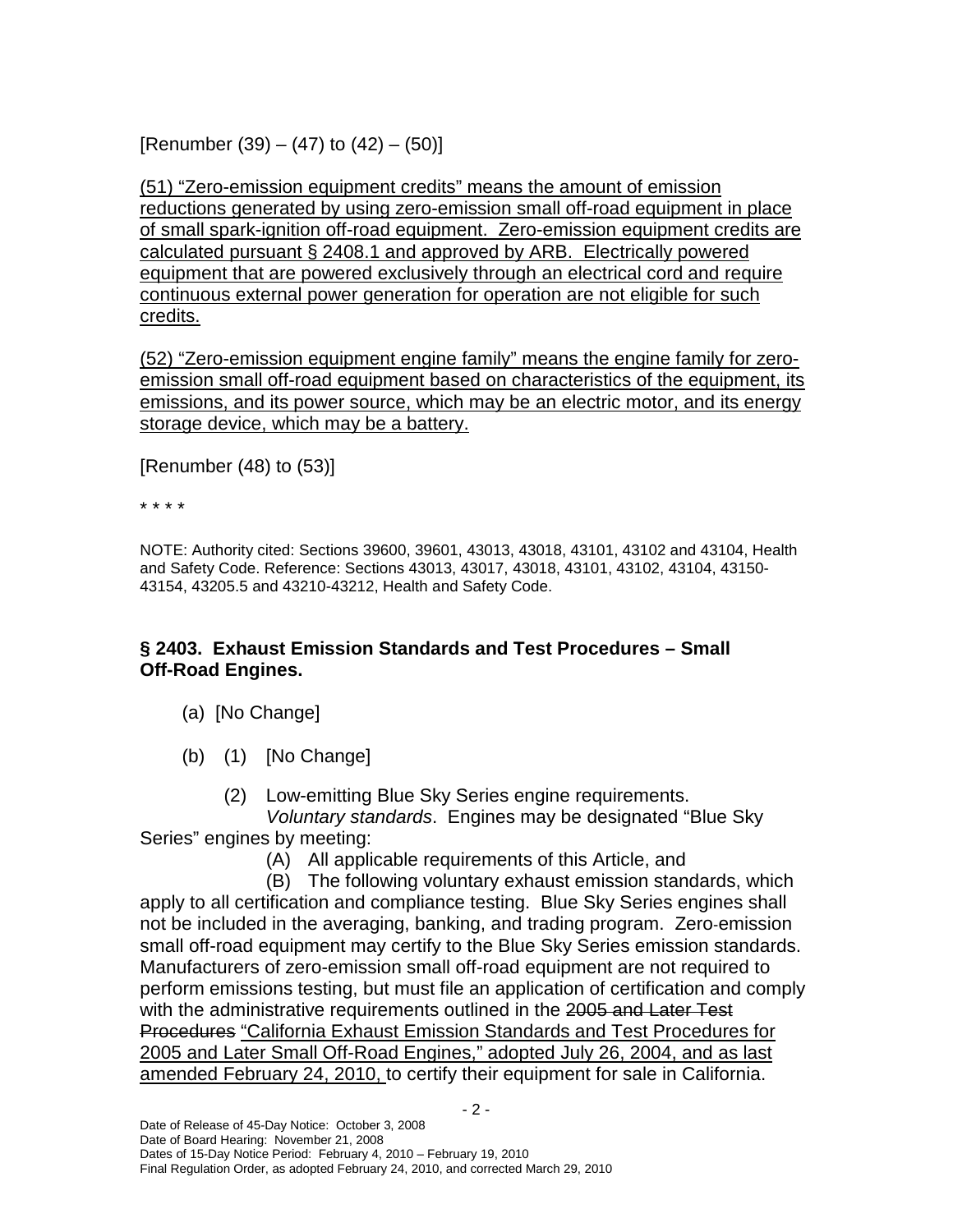$(3)$  manufacturers of zero-emission small off-road equipment may obtain zero- emission equipment credits as detailed in section 2408.1. In lieu of meeting the requirements of subsection  $2403(b)(2)(B)$ ,

\* \* \* \*

### Voluntary Emission Standards (grams per kilowatt-hour)

| Model Year             | <b>Displacement</b><br>Category | Hydrocarbon<br>plus Oxides of<br>Nitrogen | Carbon<br>Monoxide | Particulate<br>* |
|------------------------|---------------------------------|-------------------------------------------|--------------------|------------------|
| 2005 and<br>subsequent | $< 50 \text{ cc}$               | 25                                        | 536                | 2.0              |
|                        | $50 - 80$ cc,<br>inclusive      | 36                                        | 536                | 2.0              |
| 2007 and<br>subsequent | $>80$ cc - $<$ 225 cc           | 5.0                                       | 549                |                  |
| 2008 and<br>subsequent | $\geq$ 225 cc                   | 4.0                                       | 549                |                  |

\* Applicable to all two-stroke engines

 specified in Title 13, Chapter 15, Article 1. (43) Evaporative emission requirements for small off-road engines are

(c) [No change.]

 exhaust emissions from new small off-road engines are set forth in "California Exhaust Emission Standards and Test Procedures for 1995-2004 Small Off-Road Engines," adopted March 20, 1992, and last amended July 26, 2004 or "California Exhaust Emission Standards and Test Procedures for 2005 and Later Small Off-Road Engines," adopted July 26, 2004, as applicable and as last amended February 24, 2010, which is incorporated herein by reference. (d) The test procedures for determining compliance with the standards for

 engines, a manufacturer may comply with the standards established in paragraph (b), above, by choosing either to certify an engine family to the standards or to use the corporate average described below. (e) Averaging. For new 2000 and subsequent model year small off-road

 is defined by the following equation: (1) For each model year, the corporate average value for a pollutant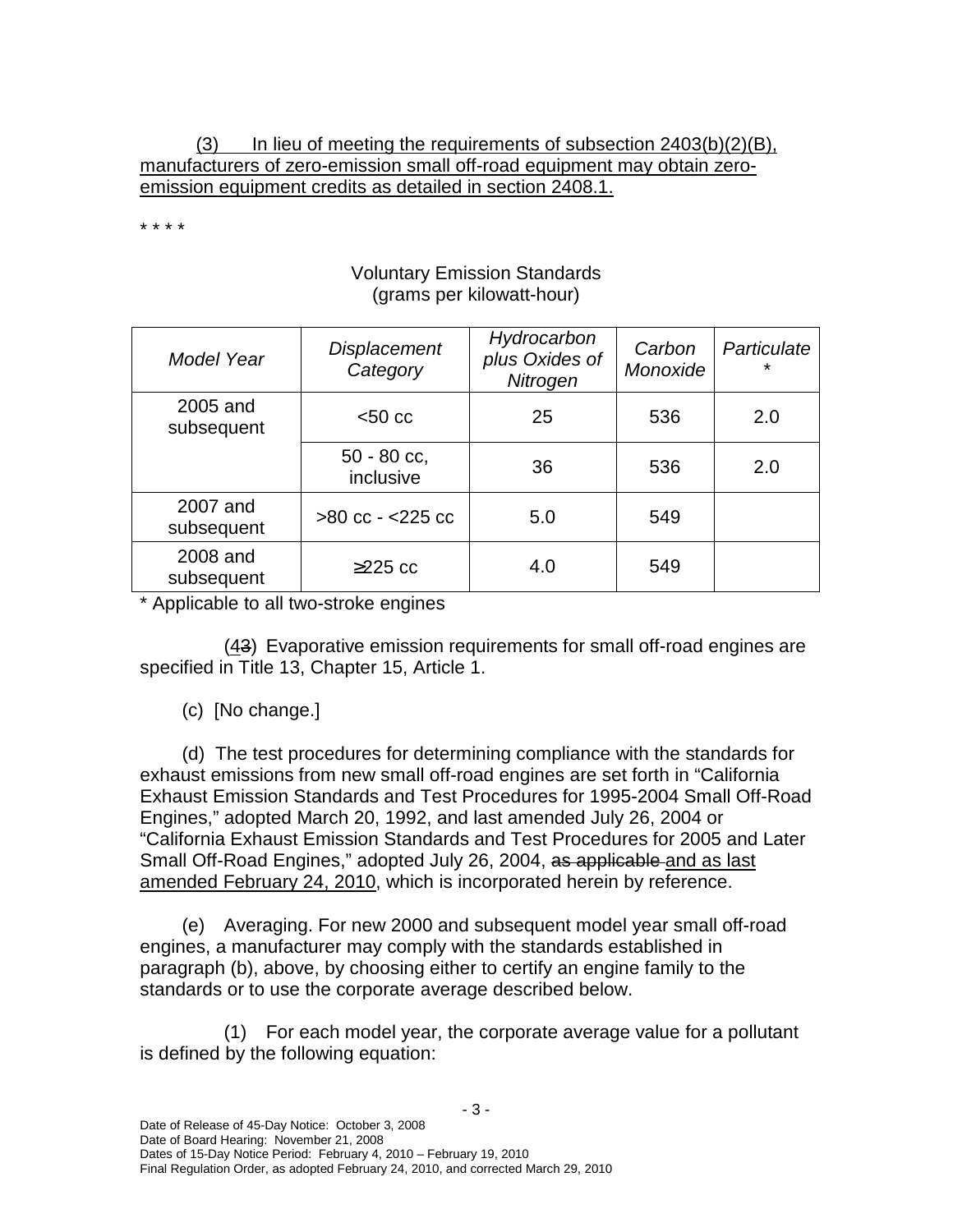∑ *n* (FEL *j* )(Sales *j* )(Power*j* )(LoadFactor)(EDP*j* )− credits expended *j*=1  $=$  AVG

∑ *n* (Sales *j* )(Power*j* )(LoadFactor)(EDP*j* ) *j*=1

where

- $n =$  the number of small off-road engine families.
- $FEL =$  the Family emission level for an engine family.
- Sales<sub>i</sub> = eligible sales of engine family *j*.
- kilowatt as applicable, of engine family  $j$ , or an alternative approved by the Executive Officer. Power $i =$  sales-weighted maximum modal power, in horsepower or
- $EDP<sub>j</sub>=$  Emissions durability period of engine family *j*, in hours.
- manufacturer's corporate average of the exhaust emissions from those California small off-road engines subject to the California corporate average pollutant exhaust emission standard, as established by an Executive Order certifying the California production for the model year. Engines certified to voluntary standards of 2403 (b)(2) are not eligible for corporate averaging. AVG = For a given pollutant (HC+NO<sub>x</sub>, CO, or Particulate Matter), a
- in sections 2408 and 2409, that are expended by the manufacturer to adjust the corporate average. This term has no meaning for any pollutants other than  $HC+NO_x$  and Particulate Matter. Credits expended =  $HC + NO_x$  or Particulate Matter credits, as defined
- 47% (i.e., 0.47). For Test Cycle C, the Load Factor =  $85\%$  (i.e., 0.85). For approved alternate test procedures, the load factor must be calculated according to the Load Factor formula found in paragraph (f)(1) of section 2408. Load Factor = For Test Cycle A and Test Cycle B, the Load Factor =
- (2) [No Change]
- (3) [No Change]

(f) to (h) [No Change]

 and Safety Code. Reference: Sections 43013, 43017, 43018, 43101, 43102, 43104, 43150- 43154, 43205.5 and 43210-43212, Health and Safety Code. NOTE: Authority cited: Sections 39600, 39601, 43013, 43018, 43101, 43102 and 43104, Health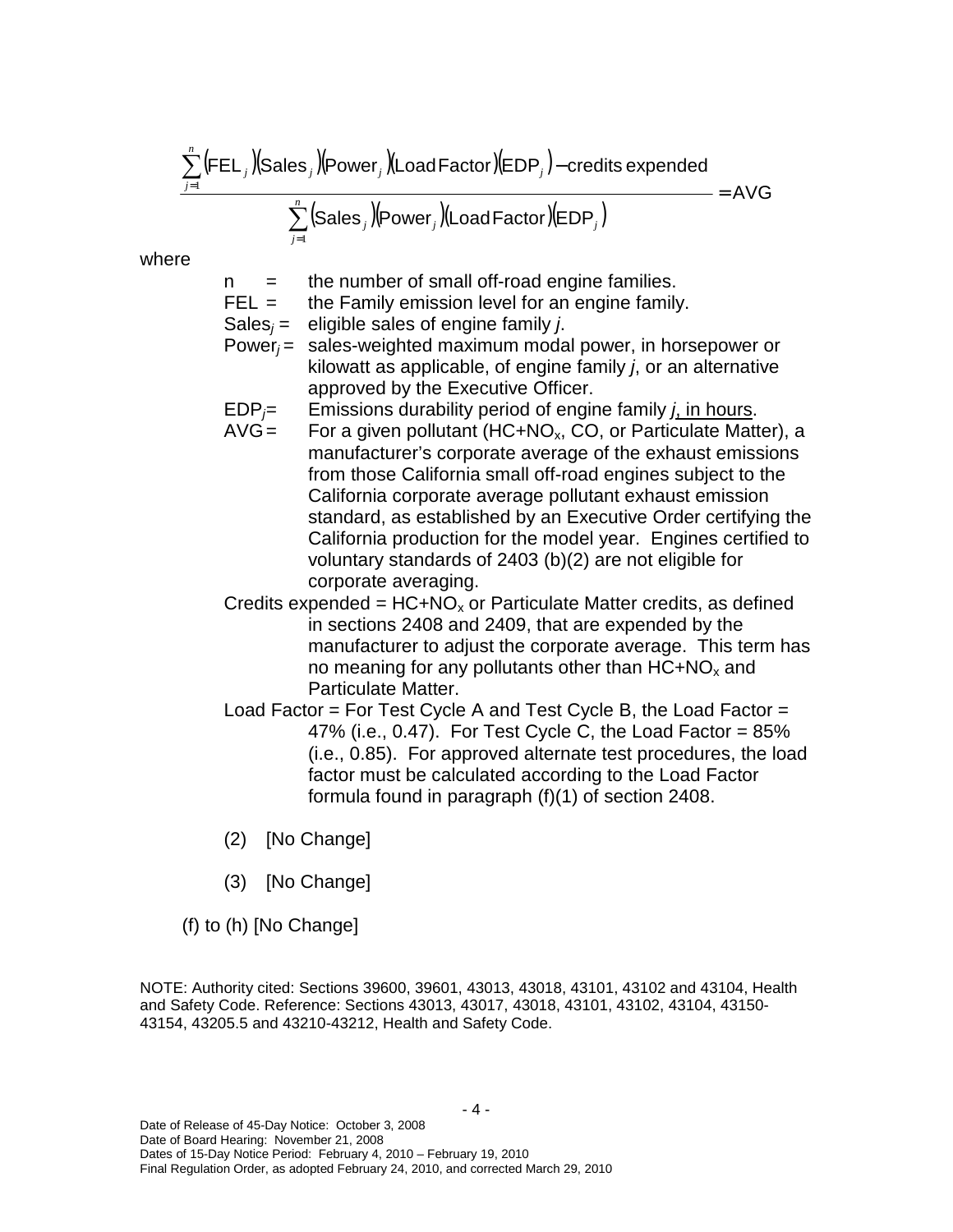**§ 2404. Emission Control Labels and Consumer Information – 1995 and Later Small Off-Road Engines.** 

\* \* \* \*

(m) Zero-Emission Equipment Label Content and Placement.

 (1) A manufacturer of zero-emission small off-road equipment has the option to place a label on a piece of equipment, which has earned zero-emission equipment credits, to facilitate identification of such equipment by the ultimate purchaser that the equipment was certified as zero-emission small off-road equipment, and thereby meets the required professional-level specifications indicated in Table 1, subsection 2108.1(b)(4)(D), as applicable.

 (A) Such label must read, "This is a professional-level, California-certified zero-emission [indicate equipment type]."

 (B) Use of this option does not relieve a manufacturer of zero-emission small off-road equipment of the other label requirements.

 $(2)$  submit, with its certification application, a statement attesting that its label(s) comply with these requirements. The manufacturer of zero-emission small off-road equipment must

 (3) Samples of all such labels used by a manufacturer of zero-emission small off-road equipment must be submitted to the Executive Officer within thirty days after the start of production.

\* \* \* \*

 NOTE: Authority cited: Sections 39600, 39601, 43013, 43018, 43101, 43102 and 43104, Health and Safety Code. Reference: Sections 43013, 43017, 43018, 43101, 43102, 43104, 43150- 43154, 43205.5 and 43210-43212, Health and Safety Code.

# **§ 2405. Defects Warranty Requirements for 1995 and Later Small Off- Road Engines.**

(a) [No Change]

 small off-road engine must warrant to the ultimate purchaser and each subsequent purchaser that the engine is: (b) General Emissions Warranty Coverage. The manufacturer of each

 regulations adopted by the Air Resources Board pursuant to its authority in Chapters 1 and 2, Part 5, Division 26 of the Health and Safety Code; and (1) Designed, built, and equipped so as to conform with all applicable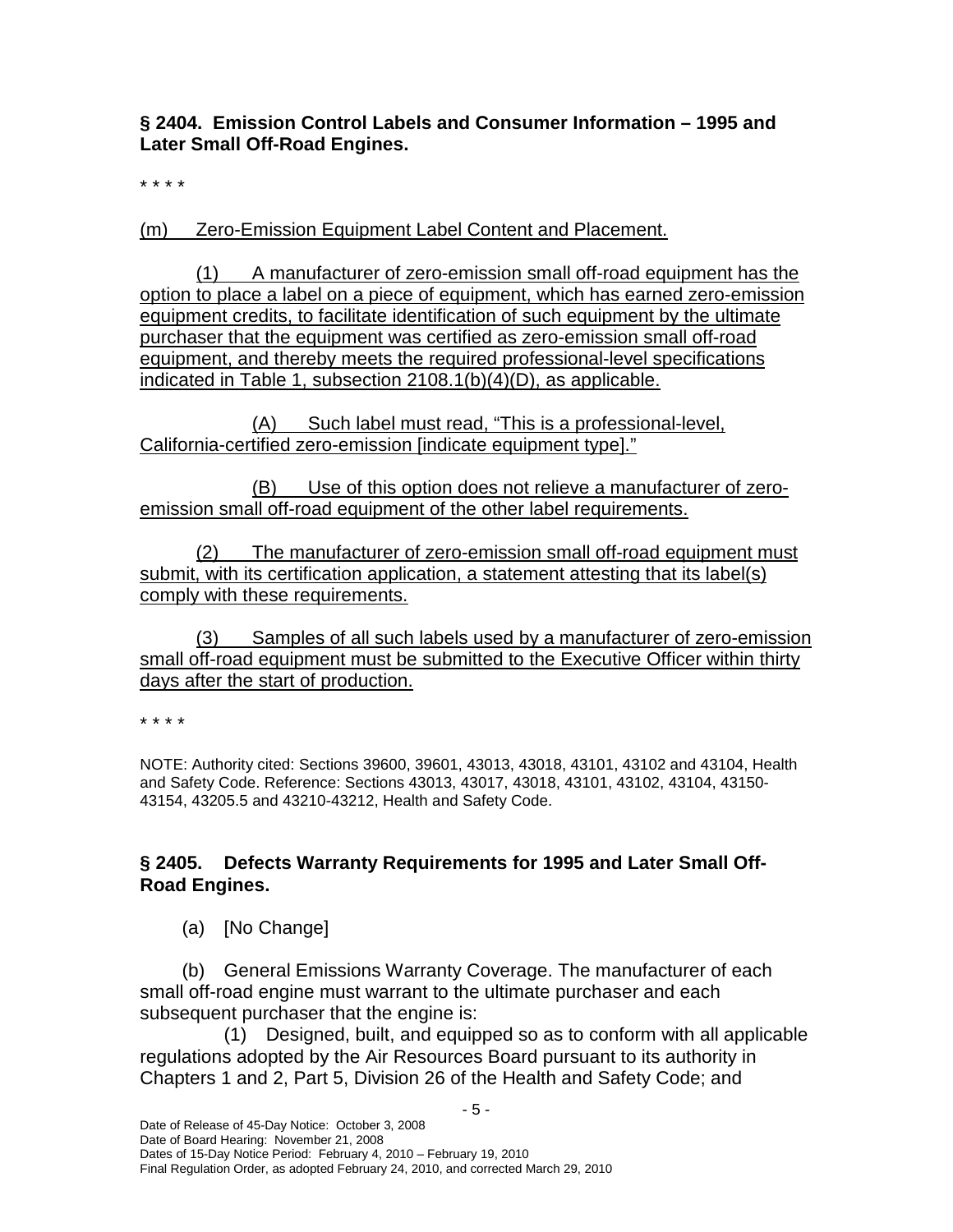failure of a warranted part to be identical in all material respects to the part as described in the engine manufacturer's application for certification for a minimum period of two years. (2) Free from defects in materials and workmanship that cause the

\* \* \* \*

(h) Zero-Emission Equipment Warranty Requirements.

 $(1)$ wishes to obtain zero-emission equipment credits must warrant to the ultimate purchaser, and each subsequent purchaser, that the equipment, including batteries and battery chargers, as applicable, is: The manufacturer of zero-emission small off-road equipment that

 (A) Designed, built, and equipped so as to conform with all applicable regulations adopted by the Air Resources Board; and,

(B) the failure of a warranted part to be identical in all material respects to the part as described in the manufacturer of zero-emission small off-road equipment's application for certification for a minimum period of two years. Free from defects in materials and workmanship that cause

 $(2)$  establish contractual agreements with a battery supplier, as necessary, to satisfy the specified battery and battery charger warranty coverage over the required warranty period. The equipment manufacturer will remain ultimately liable for the (2) A manufacturer of zero-emission small off-road equipment may warranty coverage.

\* \* \* \*

 NOTE: Authority cited: Sections 39600, 39601, 43013, 43018, 43101, 43102 and 43104, Health and Safety Code. Reference: Sections 43013, 43017, 43018, 43101, 43102, 43104, 43150- 43154, 43205.5 and 43210-43212, Health and Safety Code.

# **§ 2406. Emission Control System Warranty Statement.**

- (a) [No Change]
- (b) Warranty Contact Requirement

 must furnish with each new engine a warranty statement that generally describes the obligations and rights of the manufacturer and owner under this article. Manufacturers must also include in the warranty statement a phone number the (1) Commencing with the 1995 calendar year, each manufacturer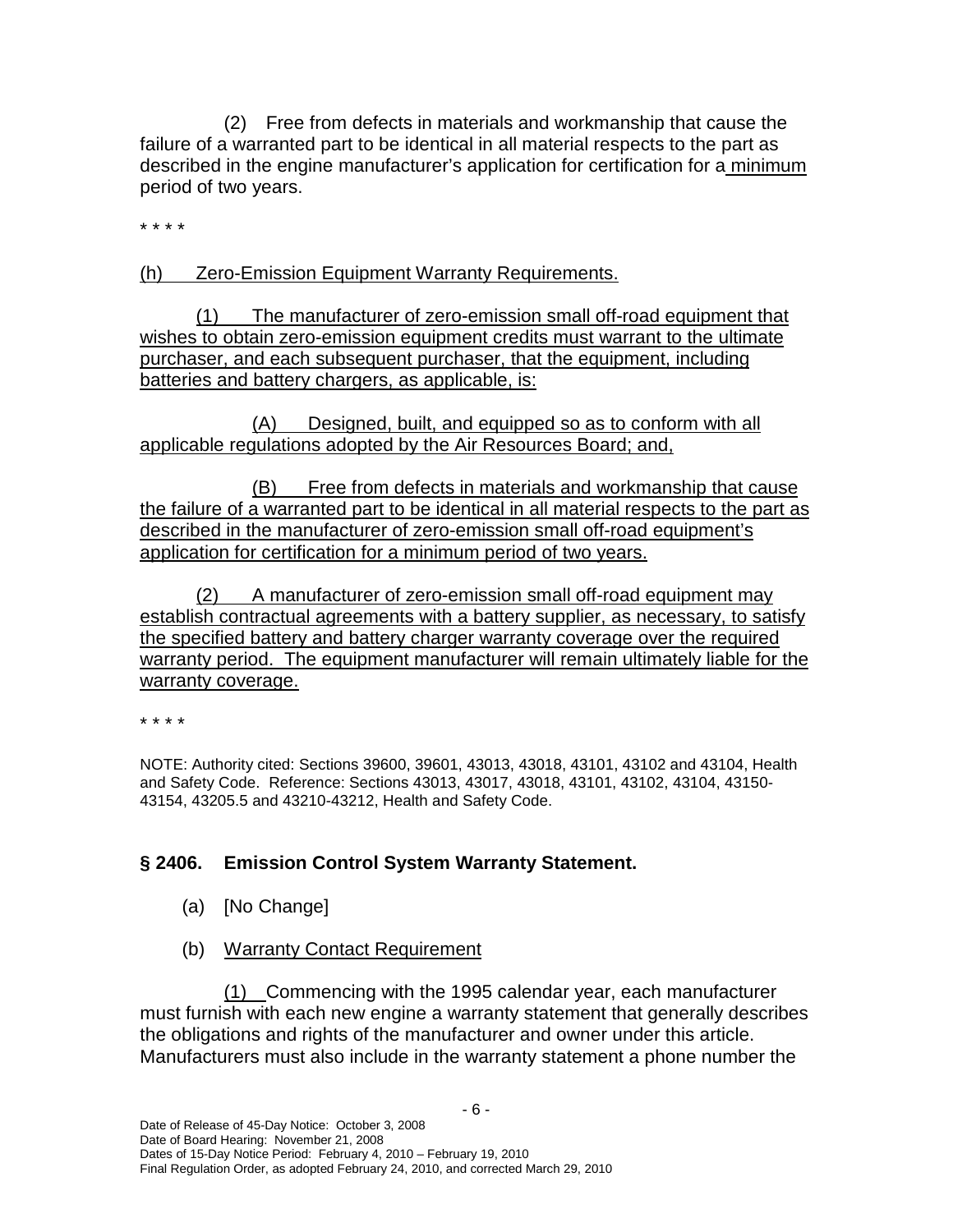consumer may use to obtain their nearest franchised United States service center.

 one English speaking contact. The contact must be able to respond to inquiries in real time or if the volume of calls precludes a real time response, within one business day. (2) The service center phone number must be staffed with at least

(c) [No Change]

 NOTE: Authority cited: Sections 39600, 39601, 43013, 43018, 43101, 43102 and 43104, Health and Safety Code. Reference: Sections 43013, 43017, 43018, 43101, 43102, 43104, 43150- 43154, 43205.5 and 43210-43212, Health and Safety Code.

#### **and Trading Provisions. § 2408. Emission Reduction Credits – Certification Averaging, Banking,**

- (a) [No Change]
- (b) General provisions.
	- (1) [No Change]

provisions for HC+NO<sub>x</sub> and NMHC+NO<sub>x</sub> and Particulate Matter emissions if it is subject to regulation under this article with certain exceptions specified in paragraph (3) of this section. HC+NO<sub>x</sub> and Particulate Matter credits are interchangeable subject to the limitations on credit generation, credit usage, cross-class averaging and other provisions described in this section. (2) An engine family may use the averaging, banking and trading

- \* \* \* \*
- (d) Banking.
	- (1) to (3) [No Change]

 certification emission credits and any new certification emission credits earned can be used for up to five years. In the sixth year, any unused certification credits will expire. (For example, if a 2009 model year engine family earns emission credits, those emission credits may be used or banked until the 2014 model year. Any remaining banked credits earned with the 2009 model year, will be invalid for use in the 2015 and subsequent model years.) (4) Commencing with the 2009 model year, any previously banked

\* \* \* \*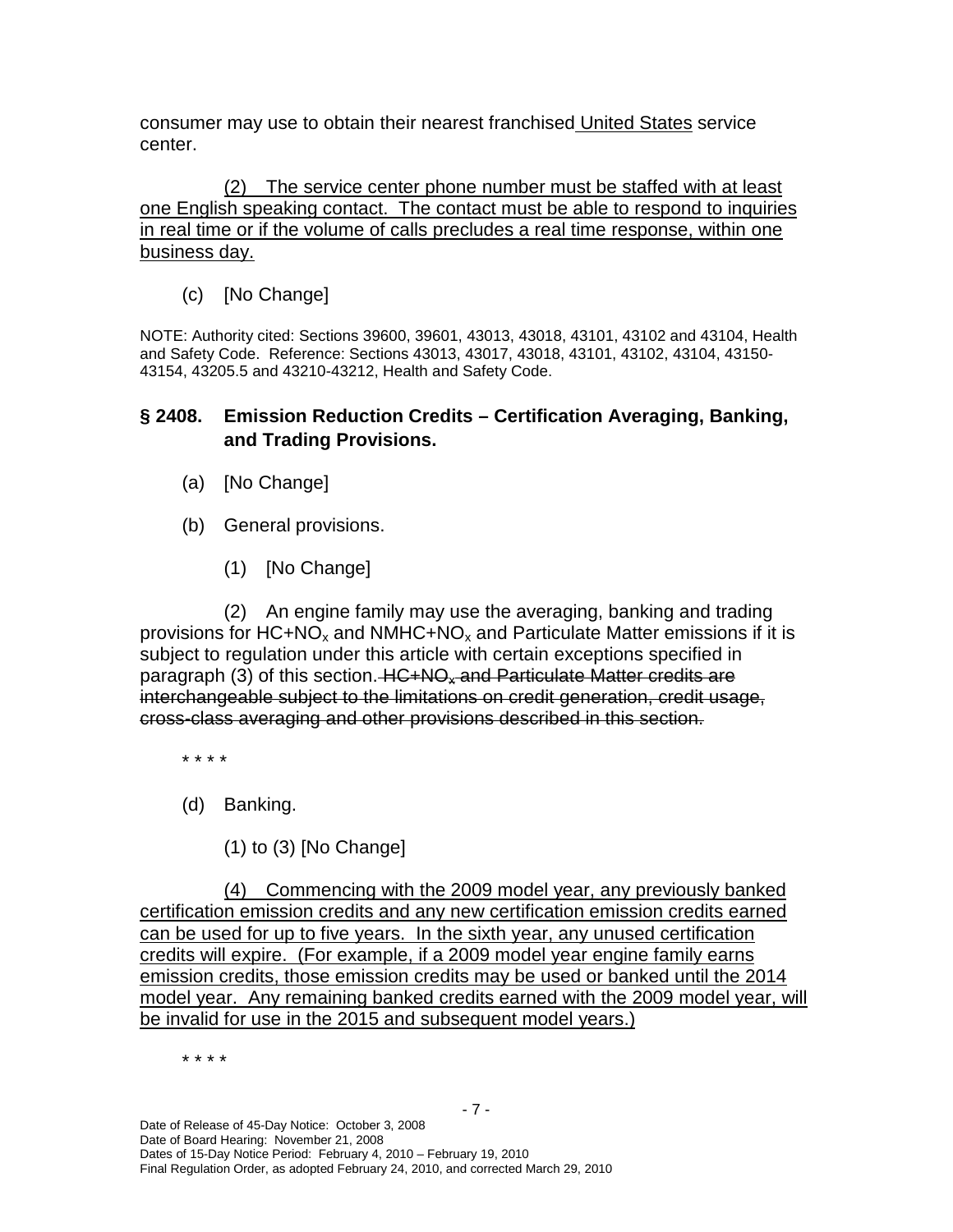standards. (f) Credit calculation and manufacturer compliance with emission

 certification emission credits (positive or negative) are to be calculated according to the following equation and rounded to the nearest gram. Consistent units are to be used throughout the equation. (1) For each engine family,  $HC+NO_x$  and Particulate Matter

Credits = (Standard – FEL) x Sales x Power x EDP x Load Factor

Where:

Where:<br>Standard = the current and applicable small off-road engine HC+NO<sub>x</sub>  $(NMHC+NO<sub>x</sub>)$  or Particulate Matter emission standard as determined in Section 2403.

 FEL = the family emission limit for the engine family in grams per brake-horsepower hour or g/kW-hr as applicable.

 Sales = eligible sales as defined in section 2401. Annual sales projections are used to project credit availability for initial certification. Actual sales volume is used in determining actual credits for end-of-year compliance determination. Power = the sales weighted maximum modal power, in horsepower or kilowatts as applicable. This is determined by multiplying the maximum modal power of each configuration within the family by its eligible sales, summing across all configurations and dividing by the eligible sales of the entire family.

 Manufacturers may use an alternative if approved by the Executive Officer (for example, maximum modal power of the test engine).

 EDP = the Emissions Durability Period for which the engine family was certified <u>in hours</u>.

 Load Factor = For Test Cycle A and Test Cycle B, the Load Factor = 47% (i.e., 0.47). For Test Cycle C, the Load Factor = 85% (i.e., 0.85). For approved alternate test procedures, the load factor must be calculated according to the following formula:

$$
\sum_{i=1}^n \bigl(\text{\%MTT mode}_i\bigl) \times \bigl(\text{\%MTS mode}_i\bigr) \times \bigl(\text{WF mode}_i\bigr)
$$

Where:

Where:<br>%MTT mode<sub>i</sub> = percent of the maximum torque for mode i %MTS mode<sub>i</sub> = percent of the maximum engine rotational speed for mode i WF mode $_i$  = the weighting factor for mode i

(2) [No Change]

 section 2407, an engine family is determined to be in noncompliance, the (3) If, as a result of production line testing as required in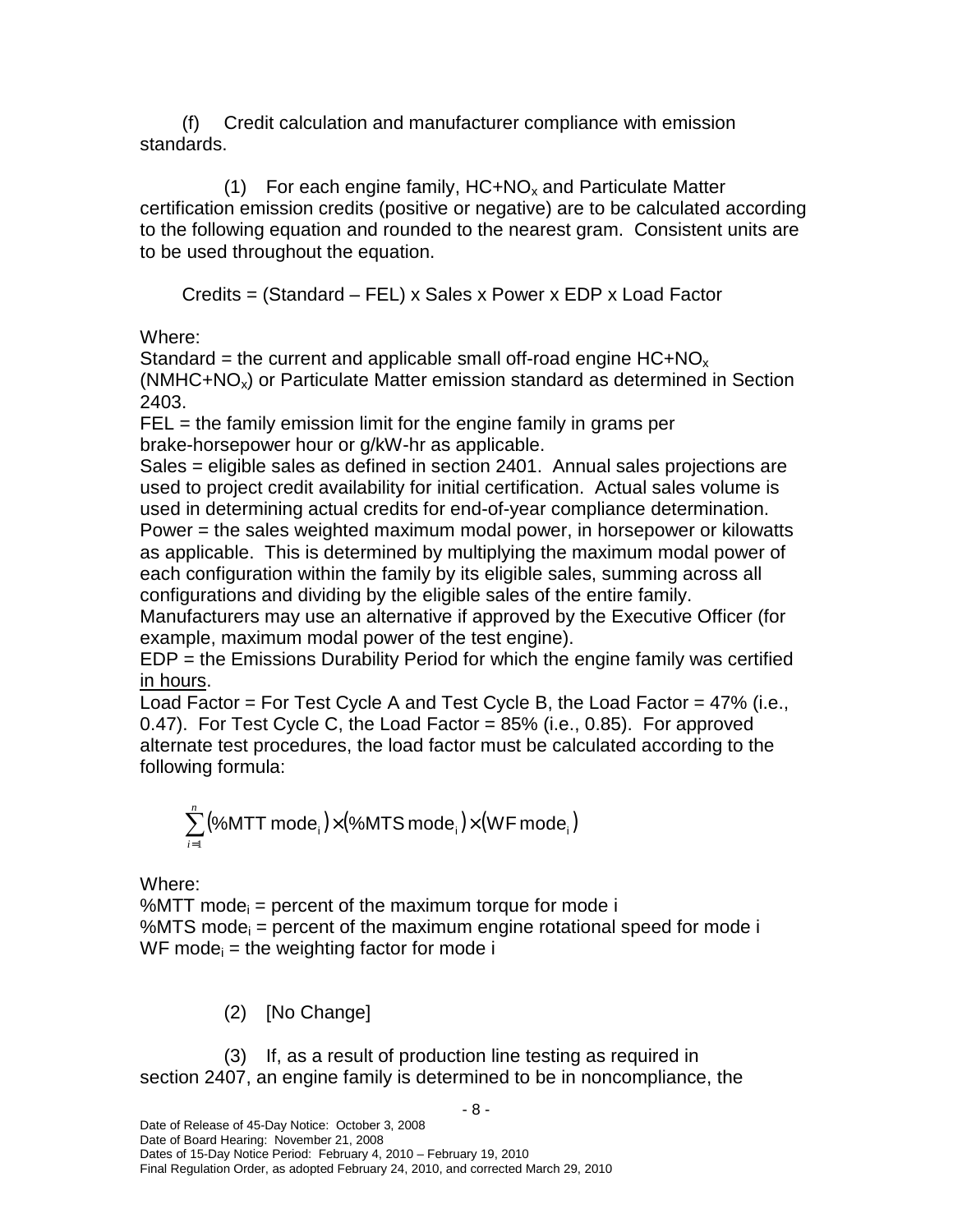manufacturer may raise its recertify to a higher FEL for past and future production as necessary. Further, a manufacturer may carry a negative credit balance (known also as a credit deficit) for the subject class and model year forward to the next model year. The credit deficit may be no larger than that created by the nonconforming family. If the credit deficit still exists after the model year following the model year in which the nonconformity occurred, the manufacturer must obtain and apply credits to offset the remaining credit deficit at a rate of 1.2 grams for each gram of deficit within the next second model year after the model year of the initial deficit. The provisions of this paragraph are subject to the limitations in paragraph (4) of this section.

 engine manufacturer experiences two or more production line testing failures pursuant to the regulations in section 2407 of this article in a given model year, the manufacturer may raise the FEL of recertify previously produced engines to a higher FEL only to the extent that such engines represent no more than 10% of the manufacturer's total eligible sales for that model year. For any additional engines determined to be in noncompliance, the manufacturer must conduct offsetting projects approved in advance by the Executive Officer. (4) Regulations elsewhere in this section notwithstanding, if an

 manufacturer desires to lower its FEL, it may do so subject to Executive Officer approval and demonstration that the family would meet the new FEL in the production line testing using the existing data. A manufacturer may lower their FEL at most once per model year. (5) If, as a result of production line testing under section 2407, a

- (6) [No Change]
- (g) Certification Using Credits.
	- (1) In the application for certification a manufacturer must:

\* \* \* \*

 emission credits, state specifically the source (manufacturer/engine family or reserved) and quantity of the credits necessary to offset the credit deficit according to projected production. Zero emission equipment credits can be used to compensate for negative certification emission credits, up to forty percent above the standard. If an engine family has emissions higher than forty percent above the standards, certification emission credits can be used to account for the remaining emission deficit. (E) 1. If the engine family is projected to generate negative

\* \* \* \*

(i) End-of-year and final reports.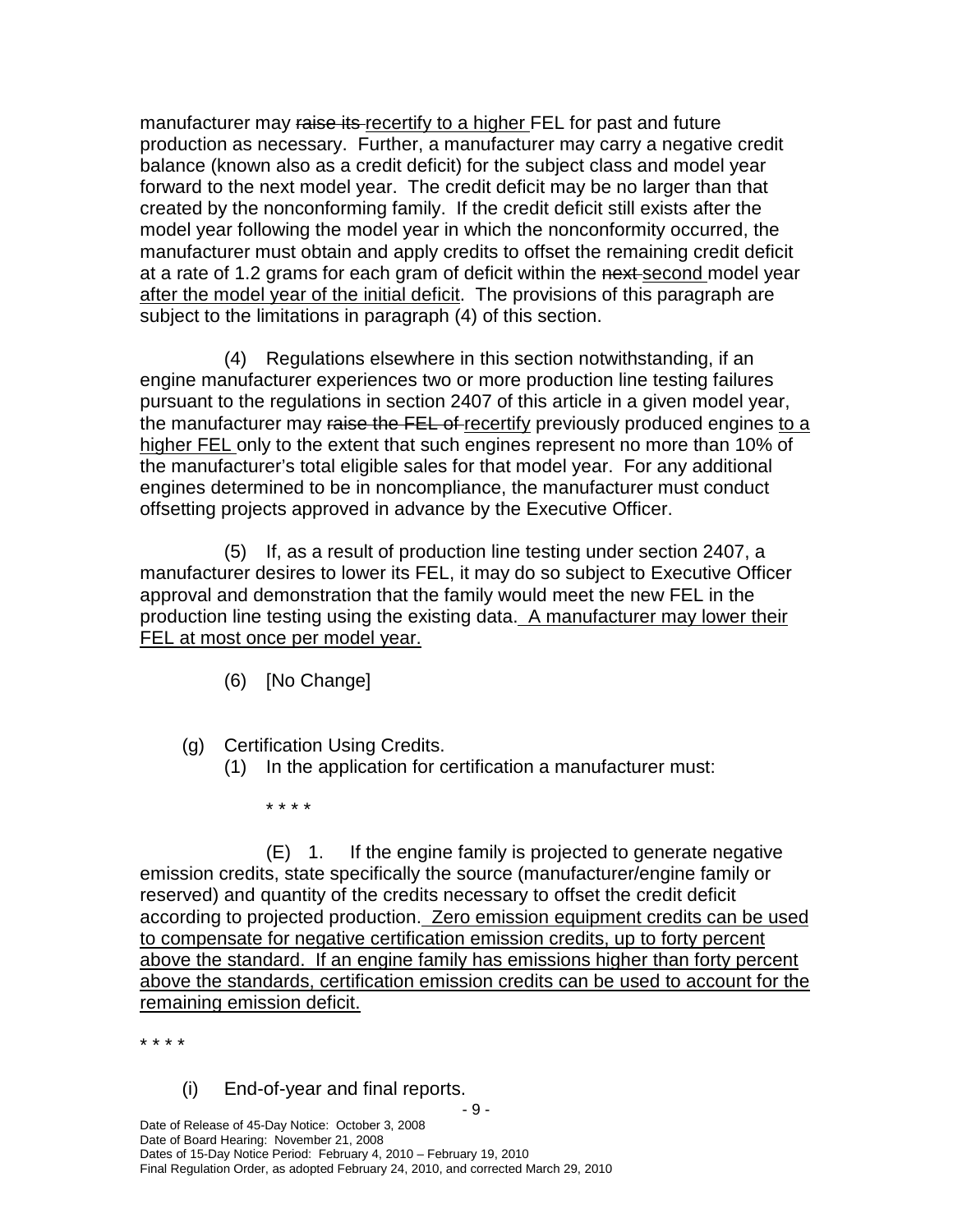\* \* \* \*

 end of the model year to: Chief, Mobile Source Operations Division, Air Resources Board, 95289480 Telstar Avenue, Suite 4, El Monte, CA 91731. (3) (A) End-of year reports must be submitted within 90 days of the

 reports must be submitted within 270 days of the end of the model year to: Chief, Mobile Source Operations Division, Air Resources Board, 95289480 Telstar Avenue, Suite 4, El Monte, CA 91731. (B) Unless otherwise approved by the Executive Officer, final

\* \* \* \*

 occurred on an end-of-year or final report previously submitted to ARB under this section, the manufacturer's credits and credit calculations must be recalculated. Erroneous positive credits will be void except as provided in paragraph (hg) of Erroneous positive credits will be vold except as provided in paragraph (<del>n<u>g</u>)</del><br>this section. Erroneous negative credit balances may be adjusted by ARB. (7) If ARB or the manufacturer determines that a reporting error

\* \* \* \*

 NOTE: Authority cited: Sections 39600, 39601, 43013, 43018, 43101, 43102 and 43104, Health and Safety Code. Reference: Sections 43013, 43017, 43018, 43101, 43102, 43104, 43150- 43154, 43205.5 and 43210-43212, Health and Safety Code.

### **§ 2408.1 Emission Reduction Credits – Zero-Emission Equipment Credits Averaging, Banking, and Trading Provisions.**

(a) small off-road equipment produced in the 2010 and later model years. Equipment certified to the voluntary standards in subsection 2403(b)(2), or equipment that receive funding through any emission reduction programs, are not eligible for participation in the zero-emission equipment credit averaging, banking, and trading program. Participation in this program is voluntary, but if a manufacturer elects to participate, it must do so in compliance with the provisions set forth in section 2408.1. The provisions of section 2408.1 are limited to HC+NO<sub>x</sub> (or NMHC+NO<sub>x</sub>, as applicable) and Particulate Matter emissions. Applicability. The requirements of section 2408.1 are applicable to all

 $(b)$ General provisions.

 (1) Zero-emission equipment credits may be used to offset emissions for an engine family, if the engine family is either a carry-over engine family for which the original Executive Order was issued for the 2009 or earlier model year, or is certified to comply with applicable emissions standards for 2009 and subsequent model year small off-road engines.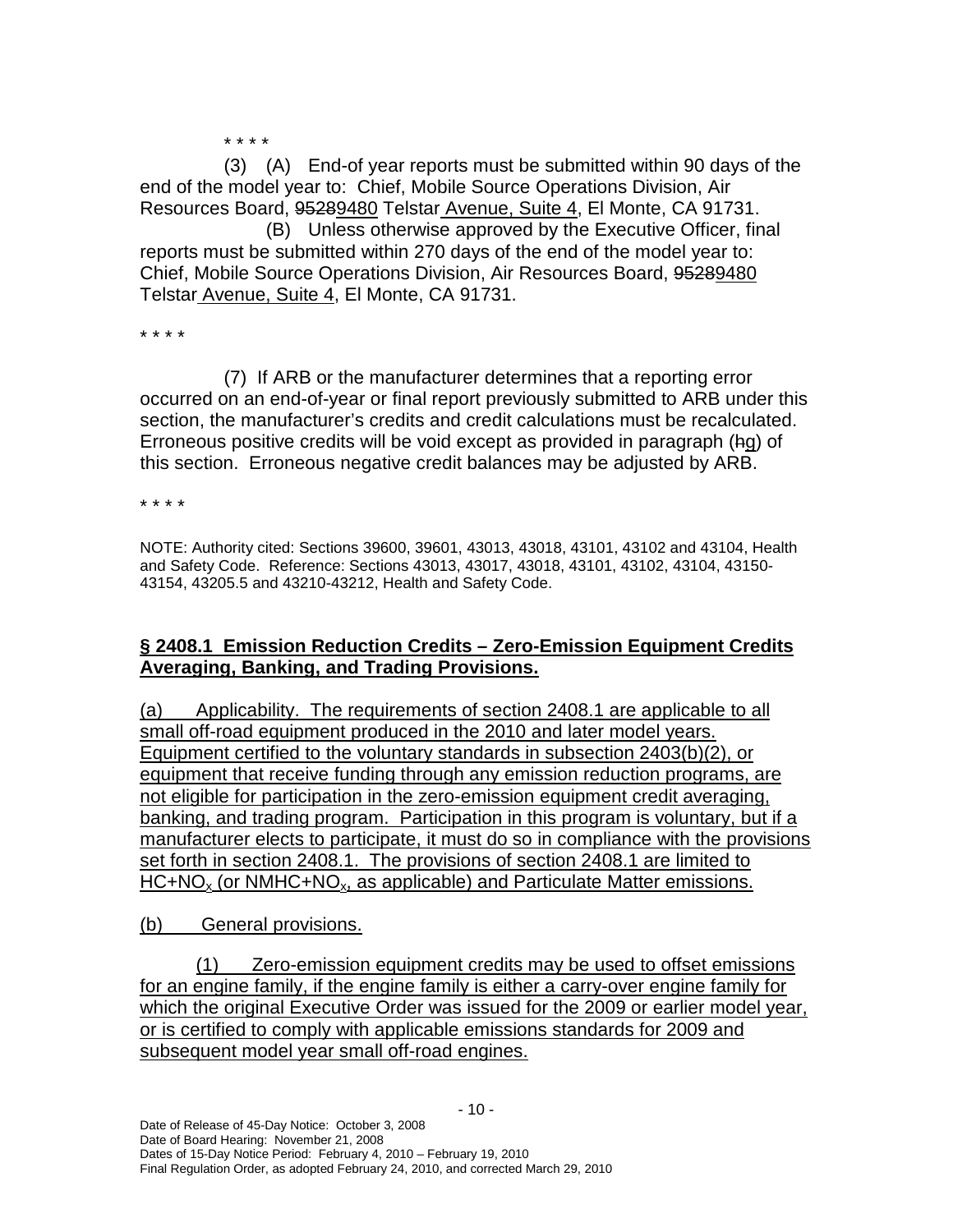(2) A manufacturer must only include in its calculation of zero-emission equipment credit generation, zero-emission small off-road equipment that are sold and used in California.

 $(3)$  compensate for negative certification emission credits, a manufacturer may, at its option, include its entire production of that engine family in its calculation of credit usage for a given model year. For an engine family using zero-emission equipment credits to

 (4) A manufacturer of zero-emission small off-road equipment that wishes to generate zero emission equipment credits must certify zero-emission equipment engine families at Family Emission Limits (FEL) of zero grams per kilowatt-hour.

kilowatt-hour.<br>(A) A manufacturer of zero-emission small off-road equipment which certifies an engine family as a zero-emission equipment engine family may generate positive zero-emission equipment credits for averaging, banking, or trading, or a combination thereof.

 $(B)$  certified as a zero-emission equipment engine family must meet the following durability requirements: Except as noted in section  $2408.1(b)(4)(C)$ , an engine family

durability requirements:<br>1. 300 hours for zero-emission small off-road equipment that functions and performs equivalently to equipment using spark-ignition engines with a displacement of less than or equal to 80cc,

 $2.$  that functions and performs equivalently to equipment using spark-ignition engines with a displacement between 80cc and 225cc. 2. 500 hours for zero-emission small off-road equipment

 (C) An engine family that is certified as a zero-emission equipment engine family, but cannot achieve the full durability period, may generate 75 percent of the zero-emission equipment credits if the zero-emission equipment engine family can meet a minimum of 75 percent up to 99 percent of the durability period. The amount of zero-emission credits would be calculated as 75 percent of the result obtained using the equation in section 2408.1(f). This allowance will remain in effect through the 2012 model year, after which all zeroemission small off-road equipment will be required to meet the full durability requirement specified in subsection 2408.1(b)(4)(B).

 (D) Minimum professional-level requirements for zero-emission small off-road equipment.

 $1.$  equipment engine family must be able to operate continuously, allowing for any 1. An engine family certified as a zero-emission

Dates of 15-Day Notice Period: February 4, 2010 – February 19, 2010

Final Regulation Order, as adopted February 24, 2010, and corrected March 29, 2010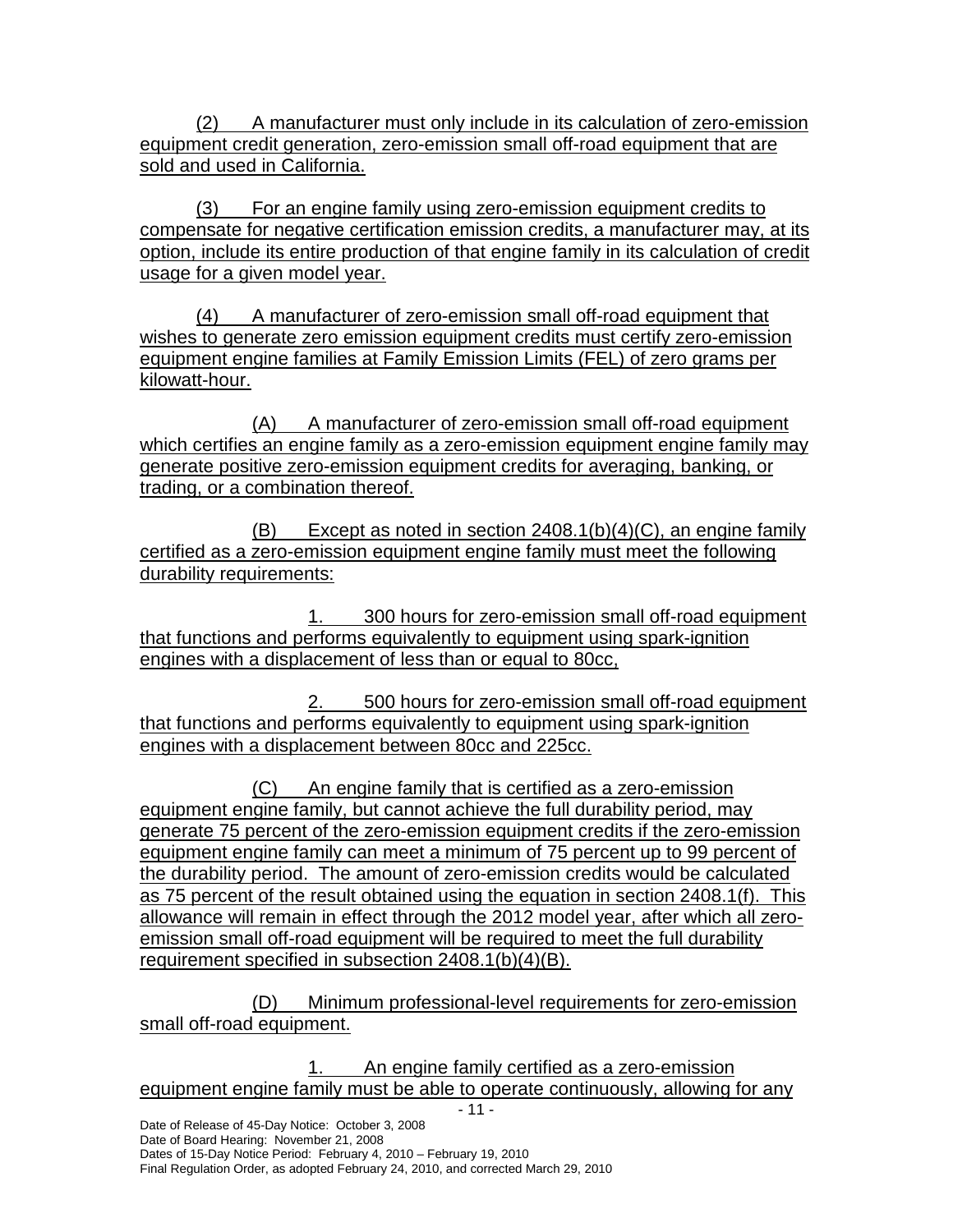battery exchanges, for a minimum of one hour and meet the minimum specifications indicated in Table 1.

 Table 1. Minimum Professional Level Requirements For Zero-Emission Equipment Eligibility.

| <b>Product</b><br><u>Type</u>  | <b>Durability</b><br><b>Test Power</b><br><u>Load</u> | <b>Minimum</b><br><b>Supplied</b><br><b>Battery</b><br><b>Capacity</b><br><u>(Using a</u><br>maximum<br>of four<br><b>individual</b><br>batteries) | <b>Minimum</b><br><b>Cutter Speed</b>                                                                                                                | <b>Other</b><br><b>Performance</b><br><b>Requirements or</b><br><b>Parameters</b>                                        |
|--------------------------------|-------------------------------------------------------|----------------------------------------------------------------------------------------------------------------------------------------------------|------------------------------------------------------------------------------------------------------------------------------------------------------|--------------------------------------------------------------------------------------------------------------------------|
| Chainsaw                       | $0.6$ kW                                              | 295 Wh                                                                                                                                             | 8,000<br>revolutions/min<br>(rpm)                                                                                                                    | Minimum 12-inch<br>bar length (305<br>millimeter (mm))                                                                   |
| Trimmer/<br><b>Brushcutter</b> | $0.5$ kW                                              | 295 Wh                                                                                                                                             | Minimum tip<br>speed of<br>20,000<br>feet/min(102)<br>meters/sec)<br>with double<br>line extension<br>and line<br>diameter of<br>0.080 inch<br>(2mm) | Minimum cutting<br>swath of 12 inch<br>(305mm)                                                                           |
| <b>Hedge</b><br><b>Clipper</b> | 0.4 kW                                                | 180 Wh                                                                                                                                             | 1,400<br>strokes/min                                                                                                                                 | Minimum 20-<br>inch (508mm)<br>cutter length<br>Double<br>reciprocating<br>Minimum 0.709<br>inch (18mm)<br>tooth opening |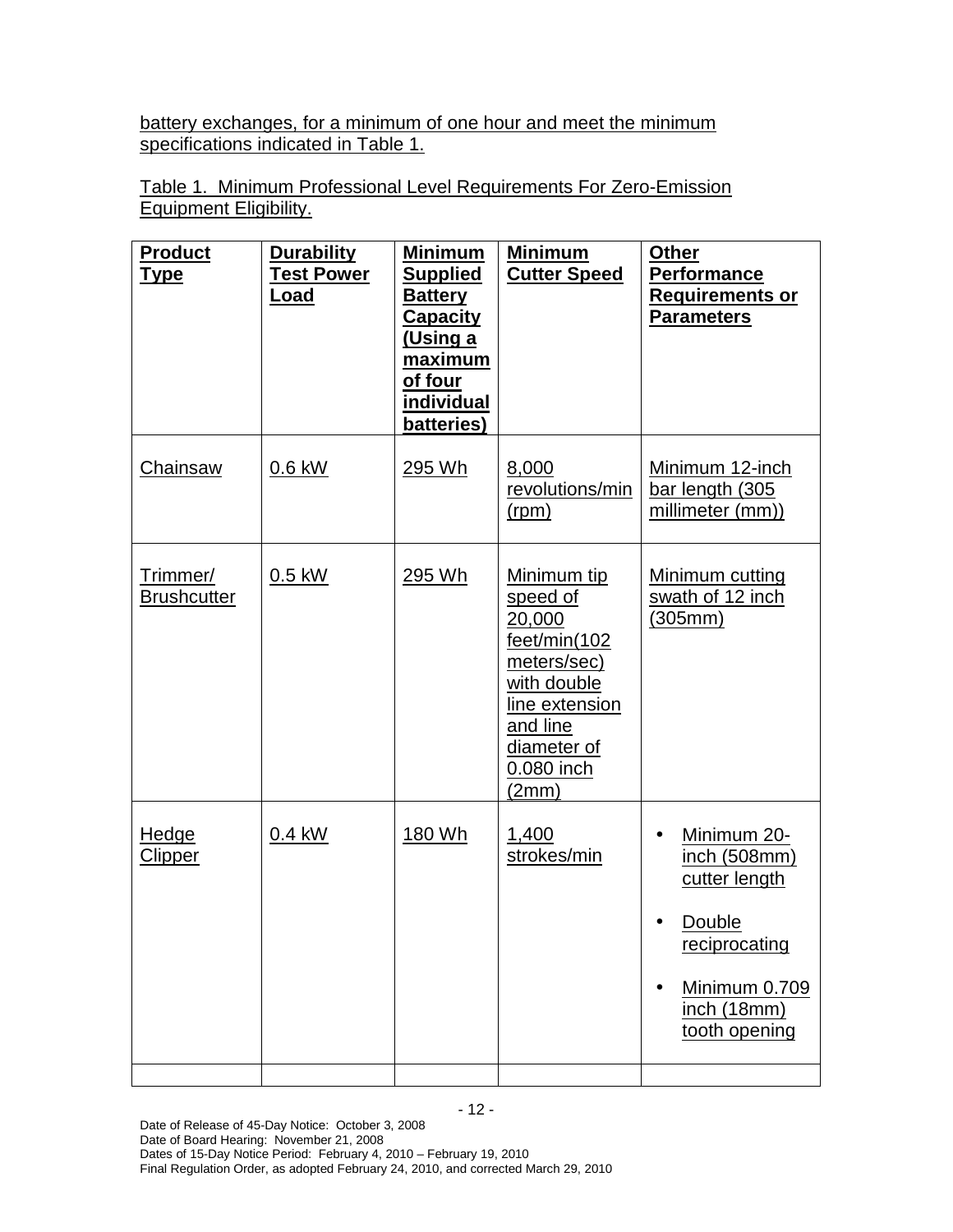| <b>Blower</b><br>(Handheld) | See "Other<br><b>Performance</b><br><b>Requirements</b><br>$\overline{\text{or}}$<br>Parameters" | 395 Wh | $\bullet$              | <b>Exit velocity</b><br>multiplied by<br>volume<br>(measured at<br>the discharge<br>pipe at the<br>same time)<br>shall be 47,000<br>miles-ft <sup>3</sup> /hour-<br>min. (3,564<br>meter-<br>meter <sup>3</sup> /hour-<br>$min.$ )                             |
|-----------------------------|--------------------------------------------------------------------------------------------------|--------|------------------------|----------------------------------------------------------------------------------------------------------------------------------------------------------------------------------------------------------------------------------------------------------------|
|                             |                                                                                                  |        | $\bullet$              | The blower<br>rating must be<br>based on a<br>measurement<br>with single<br>discharge pipe<br>using the<br>American<br>National<br><b>Standards</b><br>Institute (ANSI)<br><b>B175.2 test</b><br>procedure.                                                    |
| <b>Blower</b><br>(Backpack) | See "Other<br><b>Performance</b><br><b>Requirements</b><br>or<br>Parameters"                     | 790 Wh | $\bullet$<br>$\bullet$ | <b>Exit velocity</b><br>multiplied by<br>volume<br>(measured at<br>the discharge<br>pipe at the<br>same time)<br>shall be 68,000<br>miles-ft <sup>3</sup> /hour-<br>min. (4,760<br>meter-<br>meter <sup>3</sup> /hour-<br>min)<br>The blower<br>rating must be |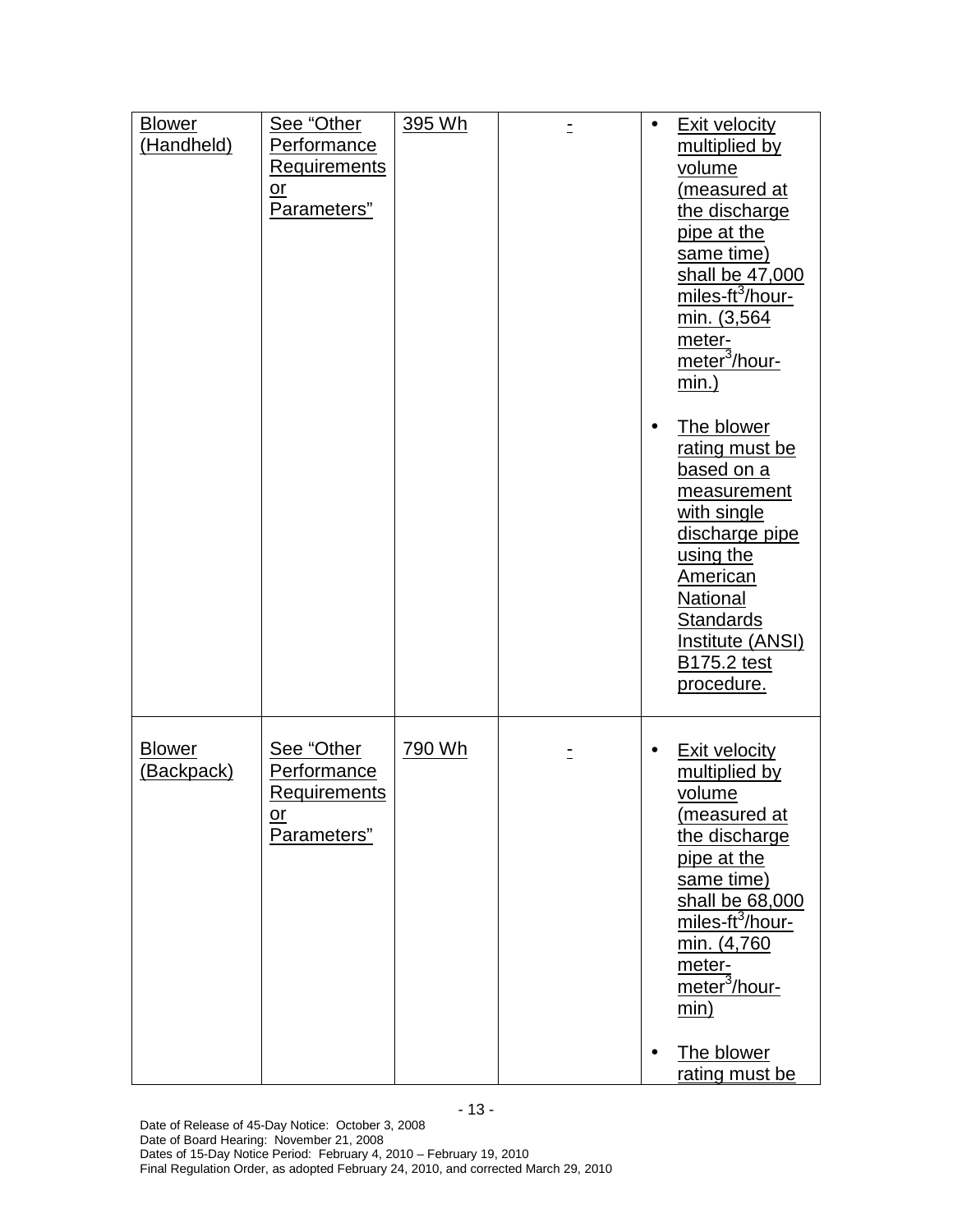|                                    |          |          |           | based on a<br>measurement<br>with single<br>discharge pipe<br>using the ANSI<br><b>B175.2 test</b><br>procedure.                                                                                                                                                                      |
|------------------------------------|----------|----------|-----------|---------------------------------------------------------------------------------------------------------------------------------------------------------------------------------------------------------------------------------------------------------------------------------------|
| Edger                              | $0.5$ kW | 295 Wh   | 6,500 rpm |                                                                                                                                                                                                                                                                                       |
| <b>Split Boom</b><br><b>System</b> | $0.5$ kW | 295 Wh   | 6,500 rpm |                                                                                                                                                                                                                                                                                       |
| <b>Walk-Behind</b><br>Lawnmower    | 3.0 kW   | 1,400 Wh |           | Minimum<br>battery<br>capacity to<br>operate one<br>hour over a<br>five-mode duty<br>cycle (with no<br>idle mode) at<br>3,060 rpm<br>A minimum<br>cutting width of<br>21 inch, and<br>the maximum<br>speed defined<br>by the ANSI<br>B71.1 blade tip<br>speed safety<br>requirements. |

2. Durability testing must be performed in an equipment configuration that is representative of actual operation of the equipment by the end user (i.e., using standard battery package cycling).

<u>3.</u> the maximum durability power specified and the equivalent engine duty cycle (i.e., handheld equipment is 85 percent at 100 percent load rated speed, and The minimum battery durability/life cycle is based on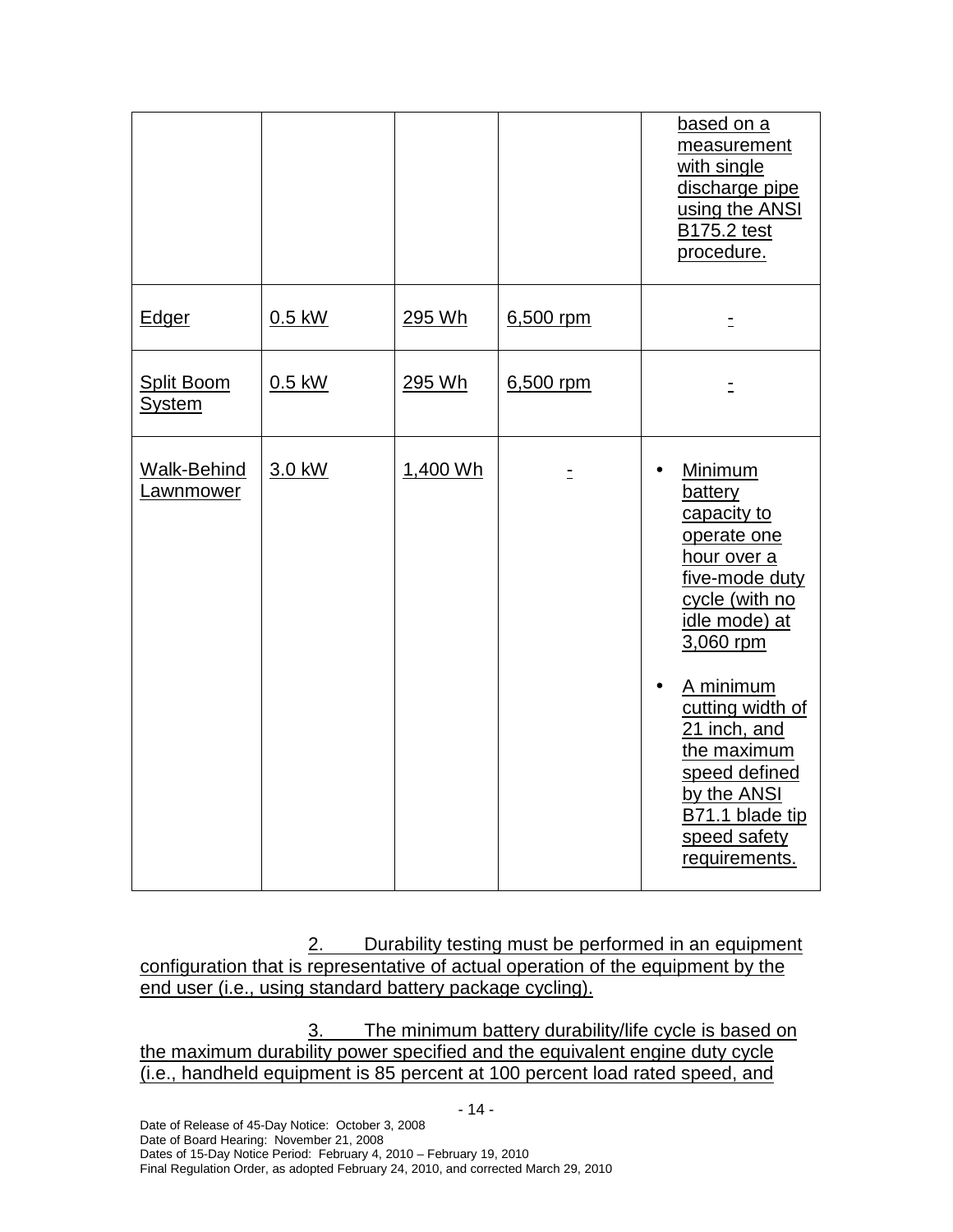15 percent at minimum load idle speed; a walk-behind lawn mower is a five-mode test cycle [without an idle mode] at 3,060 rpm).

(E) In order to generate zero-emission equipment credits, manufacturers of battery-powered zero-emission small off-road equipment must provide the ultimate purchaser with a standard battery package, as defined in section 2401.

(F) 1. A manufacturer of zero-emission small off-road equipment must include in the certification application, a description of an operational sequence over the eight-hour workday for the applicable zero-emission equipment engine family.

 2. Total time for battery exchanges during an eight-hour workday for an engine family certified as a zero-emission equipment engine family must not exceed the total refueling time for that of an equivalently performing professional-level gasoline-powered piece of equipment during an eight-hour period of operation.

 (G) Manufacturers must demonstrate compliance under the averaging, banking, and trading provisions for a particular model year within 270 days after the end of the model year.

(H) 1. Batteries in an equipment manufacturer's original standard battery package must be identified with unique part numbers that differ from the part numbers of any applicable replacement batteries.

l emission equipment credits. 2. Replacement batteries cannot be used to generate zero-

(c) Averaging.

 $(1)$  above the applicable emission standard may be offset by positive zero-emission equipment credits, as allowed under the provisions of section 2408.1. The remaining negative credits must be offset by positive certification emission credits. Averaging of credits in this manner is used to determine compliance under subsection 2408(f)(2). Fifty percent of negative credits from engine families with FELs

 $(2)$  used in averaging for a given model year may be obtained from zero-emission equipment credits banked in previous model years, or zero-emission equipment credits of previous model years obtained through trading. Subject to the limitations above, zero-emission equipment credits

 (3) Zero-emission equipment credits generated from zero-emission small off-road equipment that performs equivalently to professional-level spark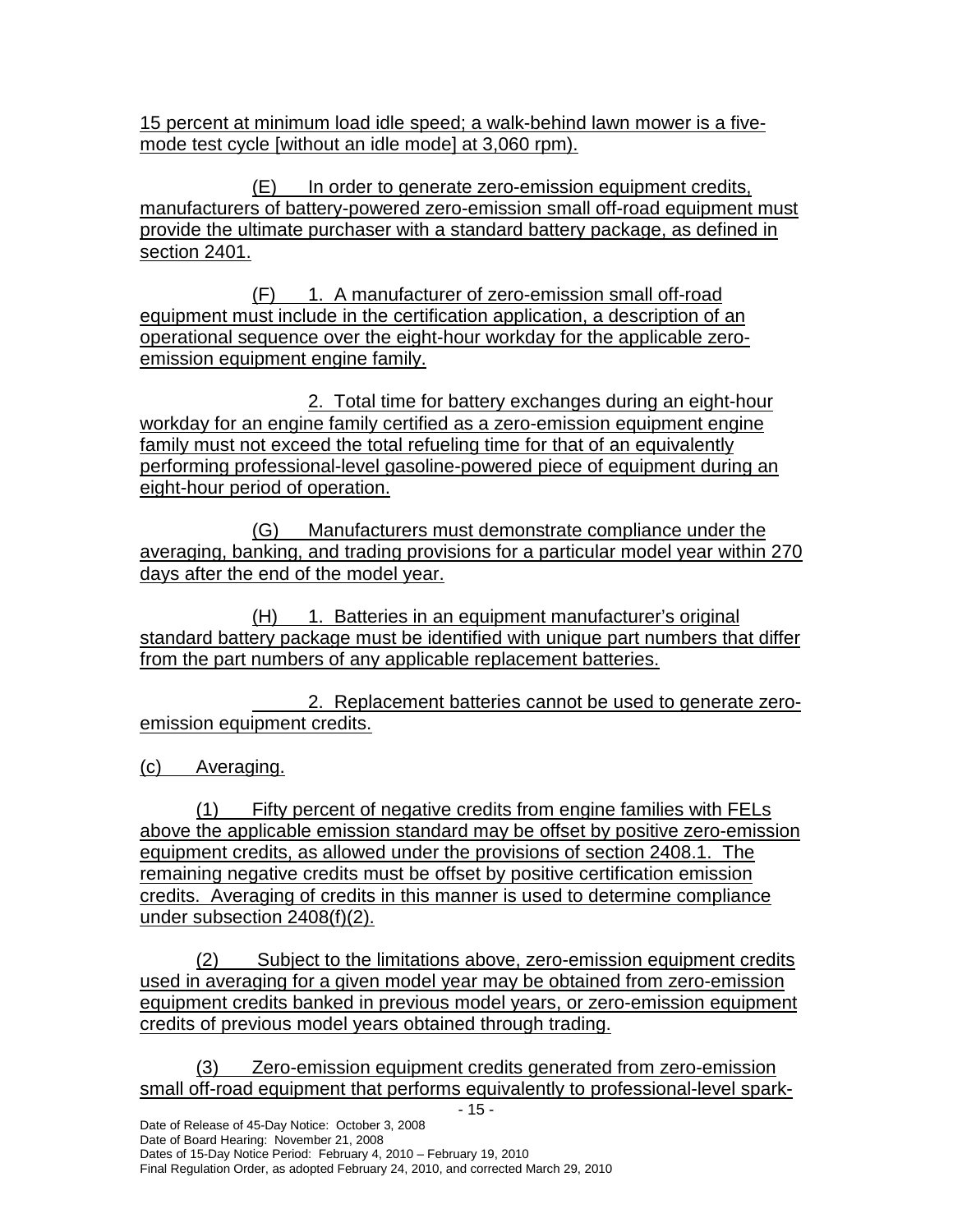ignition engine powered equipment, with a displacement of 80cc or less, may only be used to offset emissions from other gasoline-powered equipment with a displacement of 80cc or less.

 (4) Zero-emission equipment credits generated from zero-emission small off-road equipment that performs equivalently to spark-ignition engine powered equipment, with a displacement between 80cc and 225cc, may only be used to offset emissions from other gasoline-powered equipment with a displacement between 80cc and 225cc.

(d) Banking.

 (1) Beginning with the 2010 model year, a manufacturer of zero- emission small off-road equipment that meets the zero-emission equipment credit requirements may bank credits for that engine family in the model year of certification for use in future years in averaging and trading.

 (2) A manufacturer of zero-emission small off-road equipment may bank zero-emission equipment credits only after the end of the model year and after ARB has reviewed the manufacturer's end-of-year reports. During the model year, and before submittal of the end-of-year report, credits originally designated in the certification process for banking will be considered reserved, and may be re-designated for trading in the end-of-year report and final report.

 (3) Zero-emission equipment credits may be banked for up to five years.

 (4) Unused zero-emission equipment credits after five years will expire and may no longer be used toward offsetting negative certification emission credits from other engine families.

(e) Trading

 (1) Zero-emission equipment credits for trading can be obtained from zero-emission equipment credits banked in previous model years.

 $(2)$  or banking for up to five years from the time of zero-emission equipment credit Traded zero-emission equipment credits can be used for averaging generation.

 $(f)$ For each engine family,  $HC+NO_{x}$  and Particulate Matter zero-emission equipment credits are to be calculated according to the following equation and rounded to the nearest gram. Consistent units are to be used throughout the Credit calculation and manufacturer compliance with emission standards. equation.

Final Regulation Order, as adopted February 24, 2010, and corrected March 29, 2010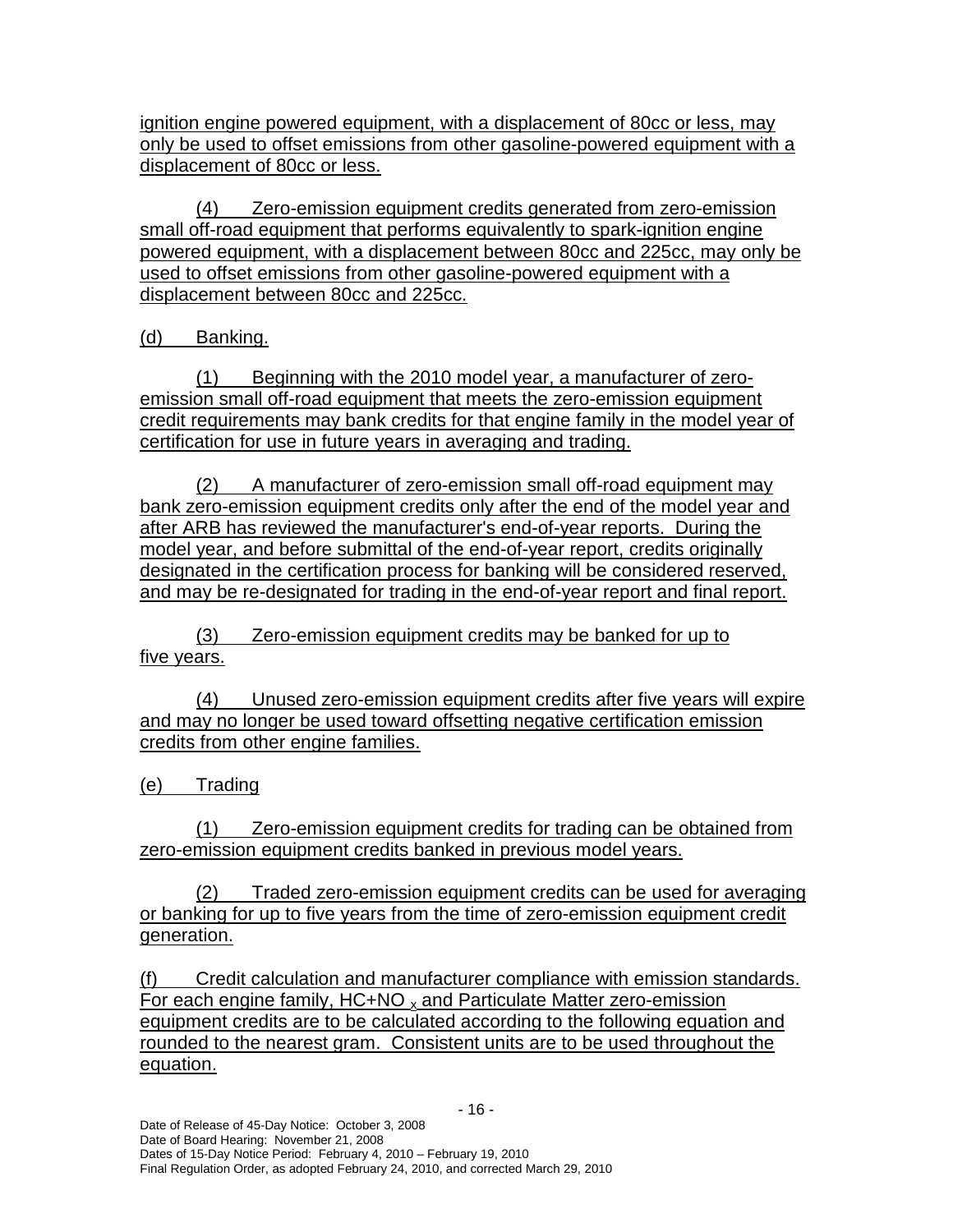Zero-Emission Equipment Credits = Exhaust Standard x Sales x Power x EDP x Load Factor

## Where:

Exhaust Standard = the current and applicable small off-road engine HC+NO  $_{\text{x}}$ (NMHC+NO<sub>x</sub>), or Particulate Matter, exhaust emission standard, expressed in grams per kilowatt-hour (g/kW-hr), as determined in section 2403, based on the engine displacement of equivalently performing, professional level, gasoline-powered equipment.

Sales = eligible sales as defined in section 2401. Annual sales projections are used to project credit availability for initial certification. Actual sales volume is used in determining actual credits for end-of-year compliance determination.

Power = the product of the battery capacity delivered in one hour and the motor efficiency, expressed in kilowatts (kW). The motor efficiency is a declared value from the motor manufacturer.

Battery capacity = the total amount of electrical energy available in the equipment's standard battery package, expressed in Watt-hours (Wh).

 EDP = the Emissions Durability Period for which the engine family was certified, expressed in hours (hr).

Load Factor = For Test Cycle A and Test Cycle B, the Load Factor = 47 percent  $(i.e., 0.47)$ . For Test Cycle C, the Load Factor = 85 percent  $(i.e., 0.85)$ . For alternate test procedures, a manufacturer must submit for approval an alternative method for calculating the load factor.

(g) Certification Using Zero-Emission Equipment Credits.

(1) In the application for certification, a manufacturer using zeroemission equipment credits must:

 (A) Submit a statement that the equipment for which certification is requested will not, to the best of the manufacturer's belief, cause the manufacturer to be in noncompliance, under subsection 2408(f)(2), when accounting for the total amount of credits used for all of the manufacturer's applicable engine families.

(B) credits generated/required for this engine family, the projected applicable eligible sales volume, and the values required to calculate zero-emission equipment credits as given in subsection 2408.1(f). Indicate the projected number of zero-emission equipment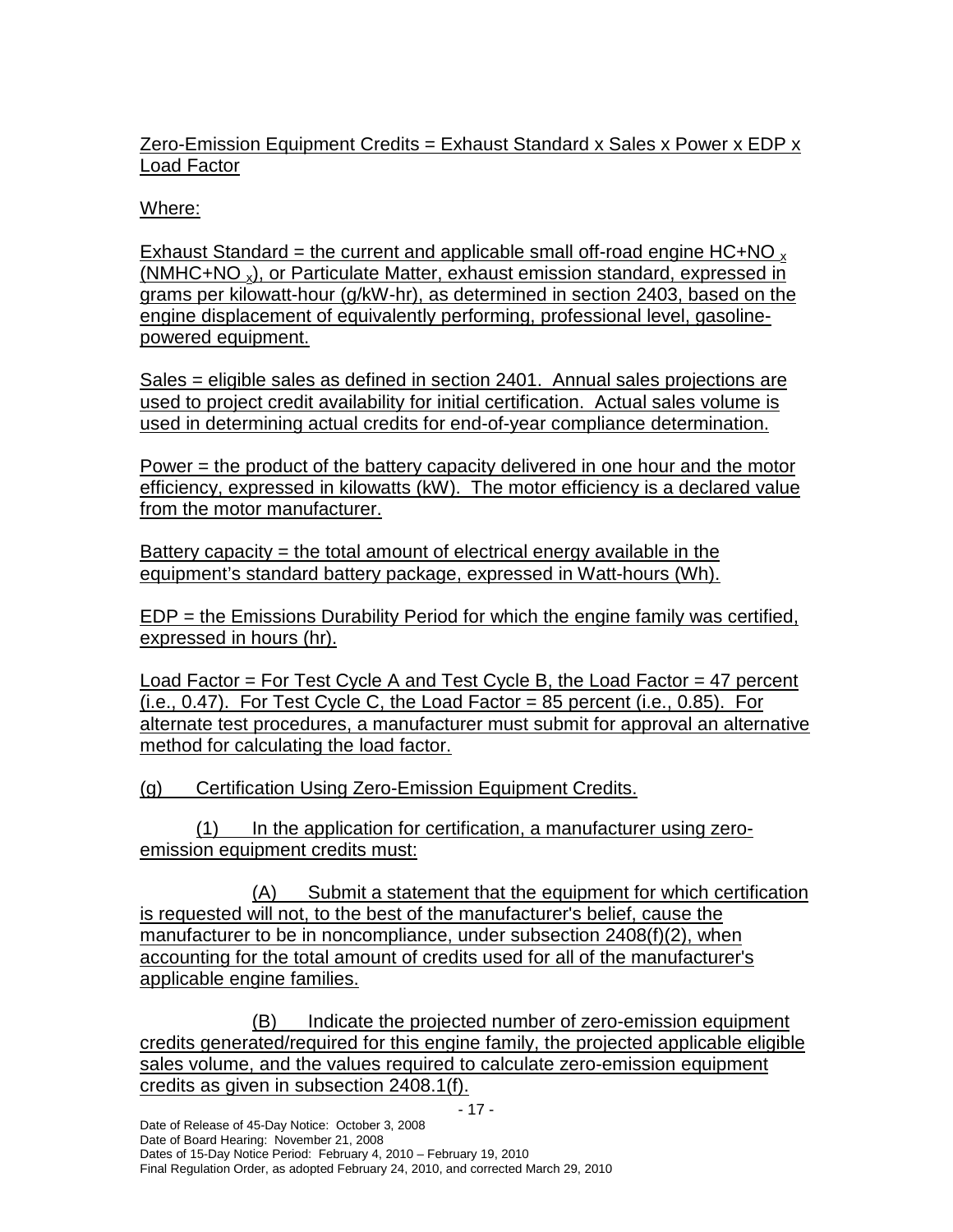$(C)$ from the same displacement category as those needed for the engine family. Indicate that the zero-emission equipment credits used came

 (D) Submit calculations in accordance with subsection 2408.1(f) of the projected zero-emission equipment credits based on production projections for each engine family.

 (E) Specify the recipient (manufacturer/engine family or reserved) and quantity of the zero-emission equipment credits used (whether they are banked, traded, or to be used to offset a deficit).

 $(2)$ supply the information required in subsections  $2408.1(q)(1)(C)$ ,  $2408.1(q)(1)(D)$ , and 2408.1(g)(1)(E), by use of an electronic spreadsheet detailing the manufacturer's annual production plans, and the zero-emission equipment credits generated by each zero-emission equipment engine family. The manufacturer of zero-emission small off-road equipment may

 (3) All Executive Orders issued are conditional upon manufacturer compliance with the provisions of this section 2408.1 both during and after the model year of production.

 $(4)$  considered to be a failure to satisfy the conditions upon which the Executive Order was issued, and the Executive Order may be determined to be void ab Failure to comply with all provisions of this section 2408.1 will be initio.

 $(5)$  satisfaction of the Executive Officer that the conditions upon which the Executive Order was issued were satisfied or waived. The manufacturer bears the burden of establishing to the

(h) Maintenance of records.

 (1) The manufacturer of zero-emission small off-road equipment must establish, maintain, and retain the following adequately organized and indexed records for each engine family:

(A) ARB engine family identification code,

(B) Family Emission Limit (FEL),

 (C) Maximum equivalent modal power for each configuration sold or an alternative approved by the Executive Officer,

(D) Projected sales volume for the model year,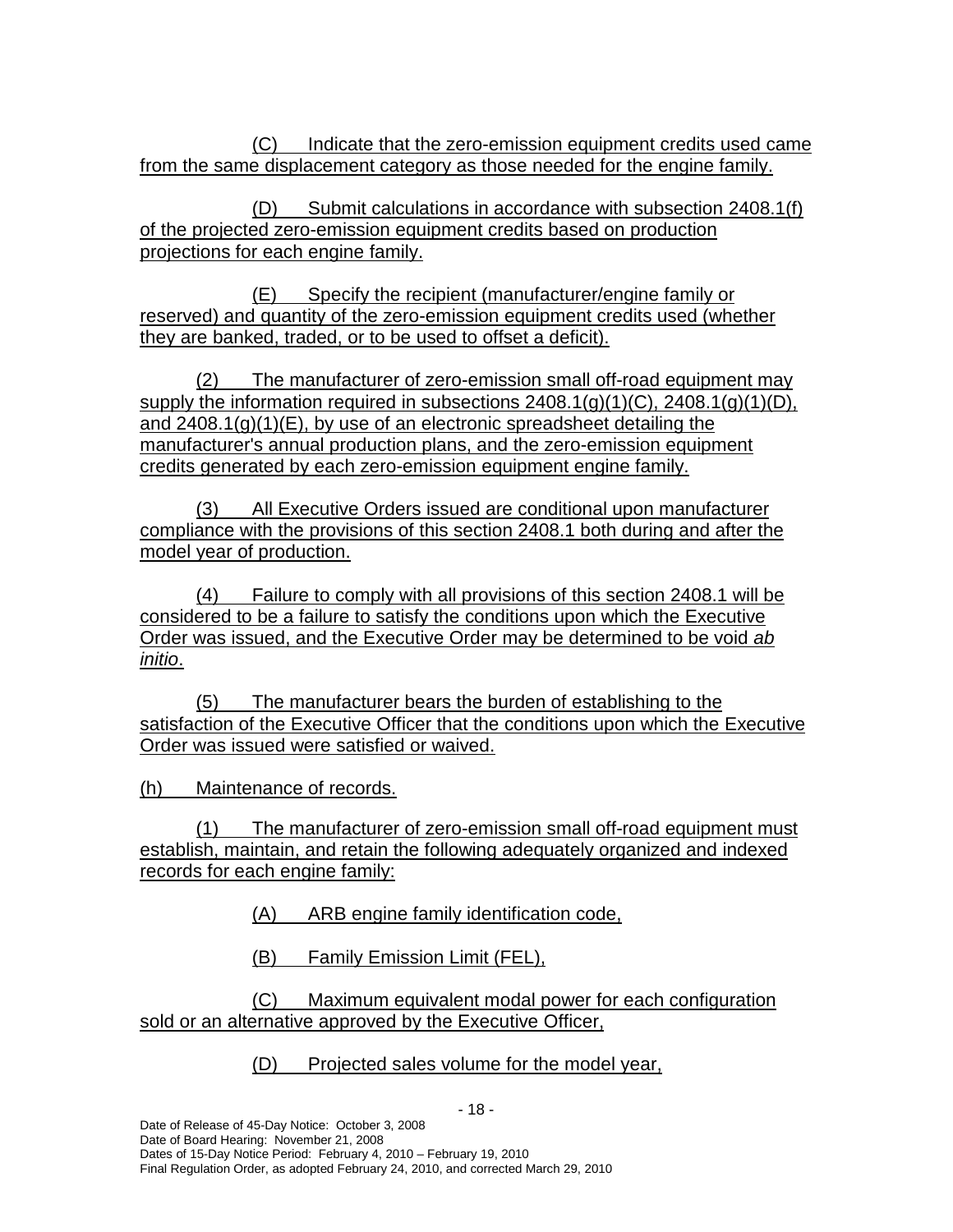(E) Records appropriate to establish the quantities of equipment that constitute eligible sales for each power rating for each FEL, and

 (F) Records of standard battery package sales per equipment sales, if batteries were sold separately from the equipment.

 (2) Any manufacturer of zero-emission small off-road equipment participating in trading reserved zero-emission equipment credits must maintain the following records on a quarterly basis for each such engine family:

(A) The engine family,

(B) production/sales volume, The actual quarterly and cumulative applicable

 (C) The values required to calculate zero-emission equipment credits as given in subsection 2408.1(f),

 $(D)$  generated, and The resulting number of zero-emission equipment credits

(E) are dispersed. How and where zero-emission equipment credit surpluses

 (3) The manufacturer must retain all records required to be maintained under this section 2408.1 for a period of eight years from the due date for the end-of-year report. Records may be retained as hard copy or reduced to microfilm, diskettes, or other media, depending on the manufacturer's record retention procedure.

 (4) Nothing in this section 2408.1 limits the Executive Officer's discretion in requiring the manufacturer to retain additional records or submit information not specifically required by this section 2408.1.

 (5) Pursuant to a request made by the Executive Officer, the manufacturer must submit to the Executive Officer the information that the manufacturer is required to retain.

 $(6)$ which the manufacturer fails to retain the records required in this section 2408.1 or to provide such information to the Executive Officer upon request. ARB may void ab initio the Executive Order for an engine family for

(i) End-of-year and final reports.

 (1) End-of-year and final reports must indicate the engine family, the actual sales volume, the values required to calculate zero-emission equipment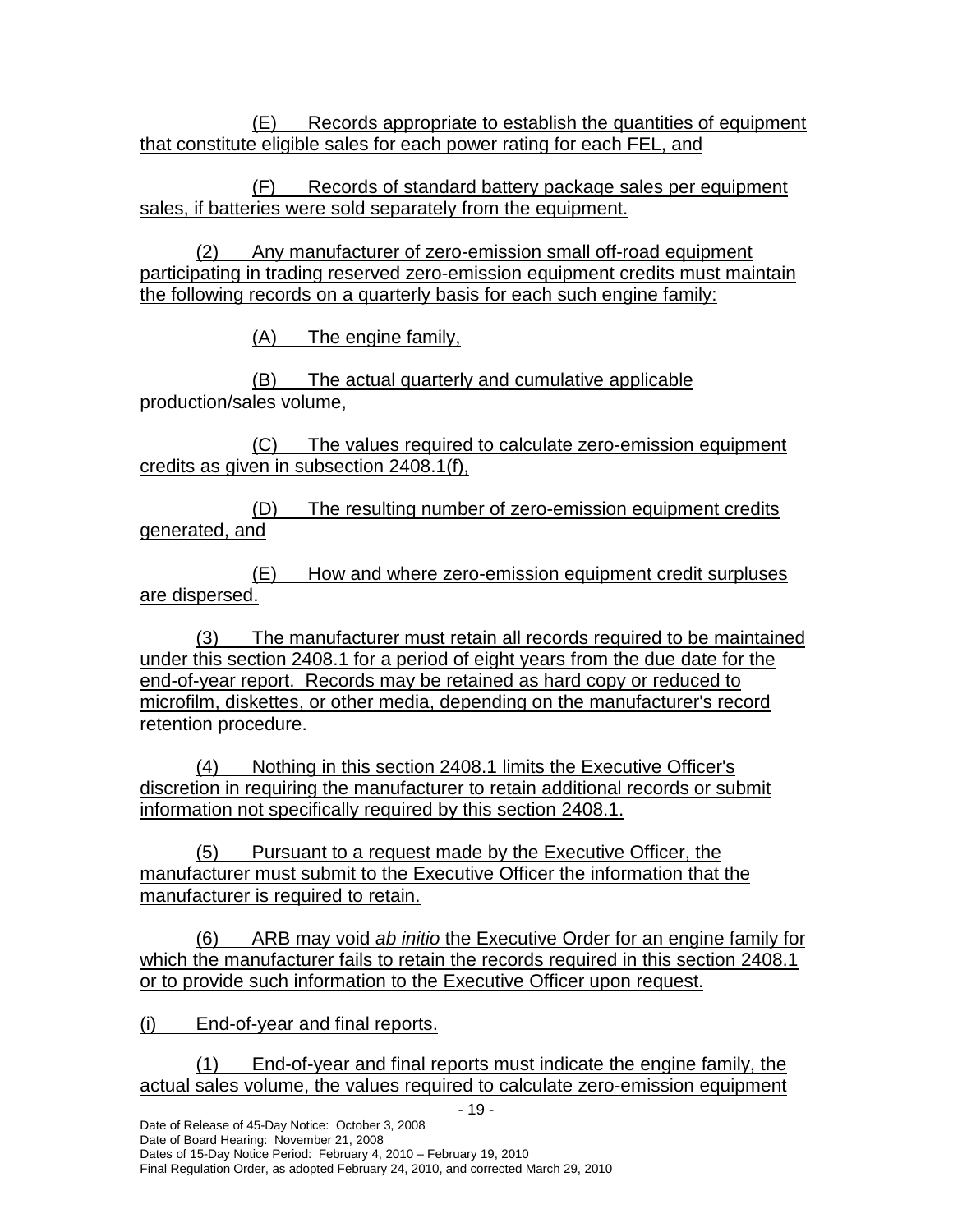credits as given in subsection 2408.1(f), and the number of zero-emission equipment credits generated/required. Manufacturers of zero-emission small off- road equipment must also submit how and where zero-emission equipment credit surpluses were dispersed (or are to be banked). Copies of contracts related to zero-emission equipment credit trading must be included or supplied by the broker, if applicable. The report must include a calculation of zero-emission equipment credit balances to show that the zero-emission equipment credit summation for each class of engines is equal to or greater than zero.

 (2) The calculation of eligible sales, as defined in section 2401, for end-of-year and final reports, must be based on the location of the point of first retail sale (for example, retail customer or dealer), which is also called the final product purchase location. Upon advance written request, the Executive Officer will consider other methods to track equipment and batteries (if sold separately) for credit calculation purposes, such as shipments to distributors of products intended for sale in California, that provide high levels of confidence that eligible sales are accurately counted.

(3) End-of-year report and final report submissions.

 (A) End-of-year reports must be submitted within 90 days of the end of the model year to: Chief, Mobile Source Operations Division, Air Resources Board, 9480 Telstar Avenue, Suite 4, El Monte, CA 91731.

 (B) Unless otherwise approved by the Executive Officer, final reports must be submitted within 270 days of the end of the model year to: Chief, Mobile Source Operations Division, Air Resources Board, 9480 Telstar Avenue, Suite 4, El Monte, CA 91731.

 (4) A manufacturer of zero-emission small off-road equipment that generates zero-emission equipment credits only for banking and that fails to submit end-of-year reports in the applicable specified time period (90 days after the end of the model year) may not use the zero-emission equipment credits until such reports are received and reviewed by ARB. Use of projected zero-emission equipment credits pending ARB review is not permitted in these circumstances.

 $(5)$  year report, including errors in zero-emission equipment credit calculation, may be corrected in the final report. Errors discovered by either ARB or the manufacturer in the end-of-

 (6) If ARB or the manufacturer determines that a reporting error occurred in an end-of-year or final report previously submitted to ARB under this section 2408.1, the manufacturer's zero-emission equipment credits and credit calculations must be recalculated. Erroneous zero-emission equipment credits will be void except as provided in subsection 2408.1(g).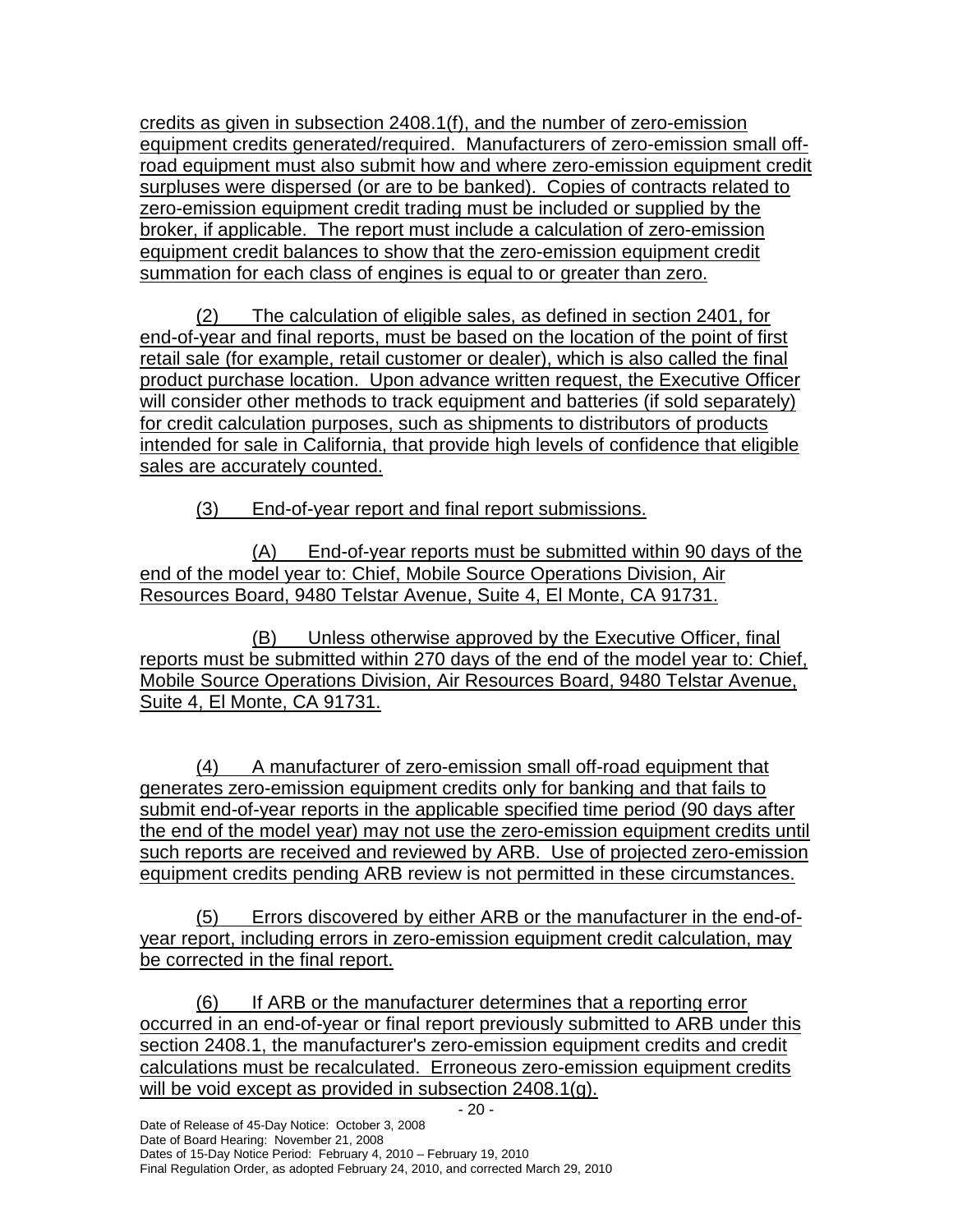(7) If within 270 days of the end of the model year, an ARB review reveals a reporting error in the manufacturer's favor (that is, resulting in an increased zero-emission equipment credit balance), or if the manufacturer discovers such an error within 270 days of the end of the model year, ARB will restore the zero-emission equipment credits for use by the manufacturer.

 NOTE: Authority cited: Sections 39600, 39601, 43013, 43018, 43101, 43102 and 43104, Health and Safety Code. Reference: Sections 43013, 43017, 43018, 43101, 43102, 43104, 43150, 43151, 43152, 43153, 43154, 43205.5 and 43210, 43210.5, 43211, and 43212, Health and Safety Code.